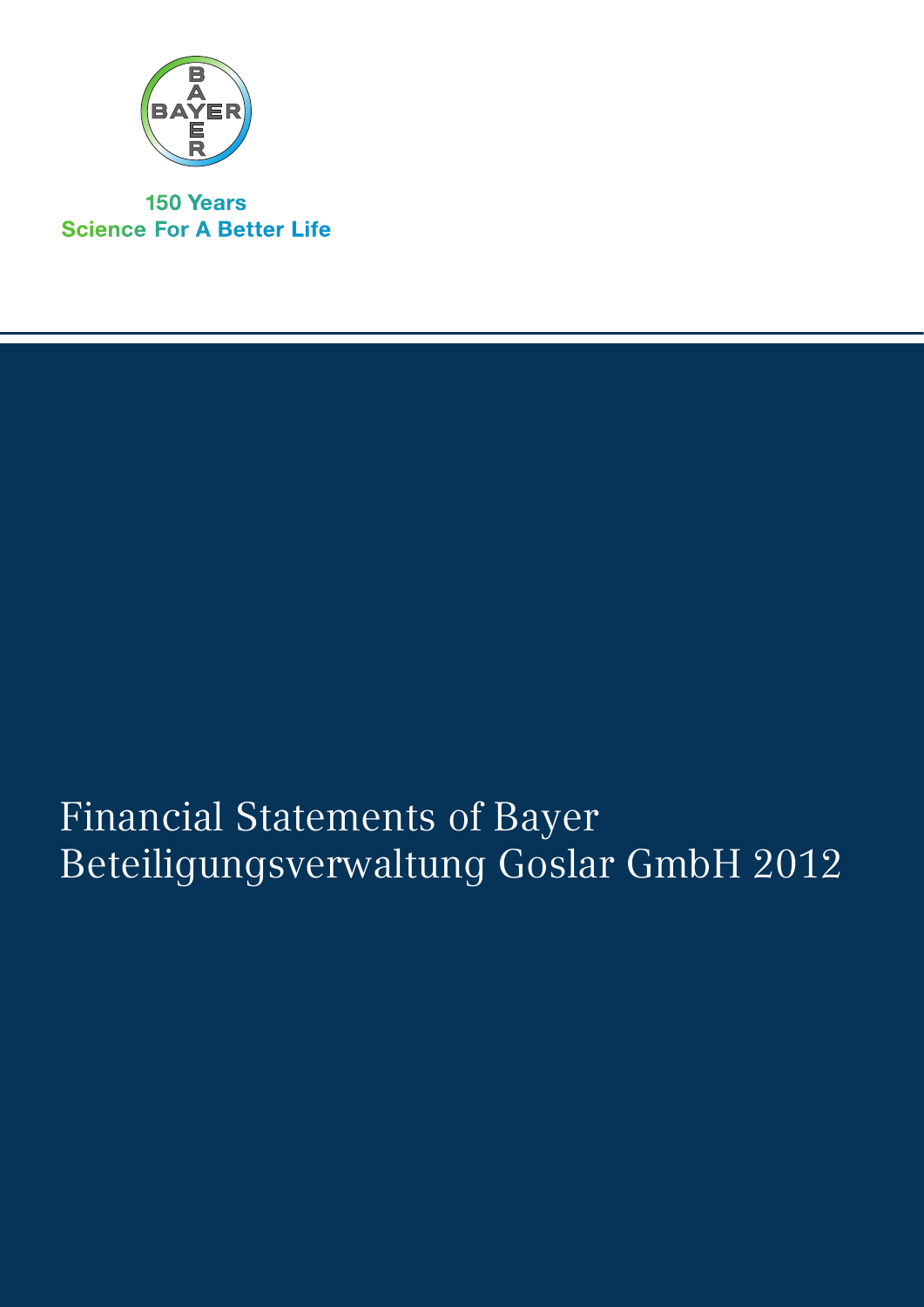## Statement of Financial Position for Bayer Beteiligungsverwaltung Goslar GmbH, Leverkusen as of December 31, 2012

|                                       | Dec. 31, 2011 | Dec. 31, 2012  |
|---------------------------------------|---------------|----------------|
|                                       | €             | €              |
| <b>ASSETS</b>                         |               |                |
| <b>Noncurrent assets</b>              |               |                |
| Property, plant and equipment         | 12,686        | 9,175          |
| Financial assets                      | 7,680,490     | 7,987,829      |
|                                       | 7,693,176     | 7,997,004      |
|                                       |               |                |
| <b>Current assets</b>                 |               |                |
| Receivables and other assets          |               |                |
| Receivables from affiliated companies | 501,091,379   | 301,973,331    |
| Other assets                          | 106,980       | 0              |
|                                       | 501,198,359   | 301,973,331    |
|                                       |               |                |
| Other securities                      | 0             | 196,312,715    |
|                                       | 501,198,359   | 498,286,046    |
|                                       |               |                |
| Deferred charges                      | 6,582         | 3,340          |
|                                       |               |                |
|                                       | 508,898,117   | 506,286,390    |
|                                       |               |                |
| <b>EQUITY AND LIABILITIES</b>         |               |                |
| Equity                                |               |                |
| Capital stock                         | 42,000,000    | 42,000,000     |
| Capital reserves                      | 102,378,201   | 102,378,201    |
| Retained earnings                     | 55,317,600    | 55,317,600     |
| Profit carried forward                | 303,296,698   | 308,725,046    |
| Net income/loss                       | 5,428,349     | (16, 852, 441) |
|                                       | 508,420,848   | 491,568,406    |
|                                       |               |                |
| Provisions                            |               |                |
| Provisions for taxes                  | 115,619       | 14,352,664     |
| Other provisions                      | 359,000       | 359,000        |
|                                       | 474,619       | 14,711,664     |
| <b>Other liabilities</b>              |               |                |
| Payables to affiliated companies      | 2,406         | 6,025          |
| Miscellaneous liabilities             | 244           | 295            |
|                                       | 2,650         | 6,320          |
|                                       |               |                |
|                                       | 508,898,117   | 506,286,390    |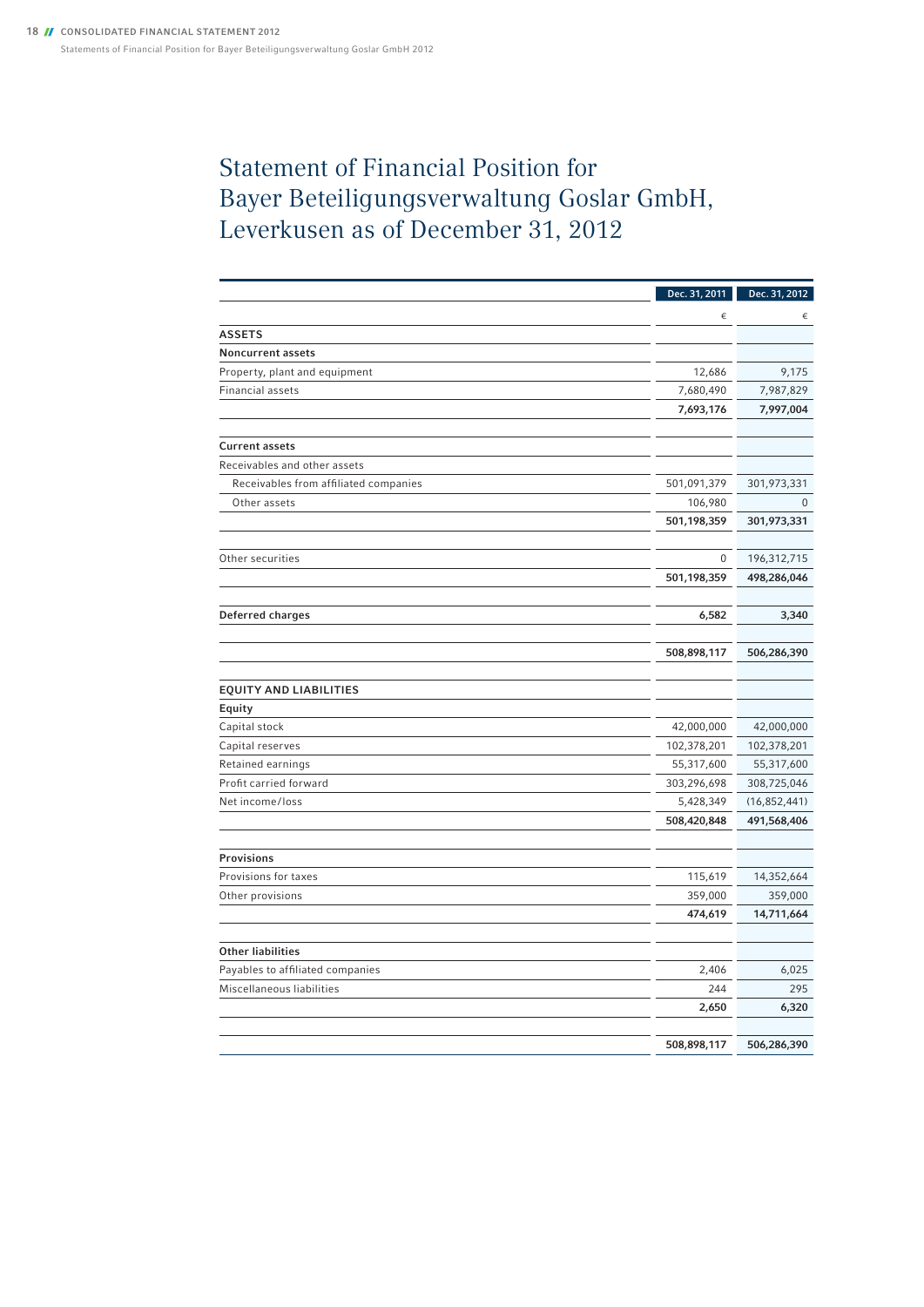## Income Statement for Bayer Beteiligungsverwaltung Goslar GmbH, Leverkusen for the period from January 1, 2012 to December 31, 2012

|                                                           | 2011       | 2012           |
|-----------------------------------------------------------|------------|----------------|
|                                                           | €          | €              |
| <b>Sales</b>                                              | 10,283     | 32,670         |
| Cost of goods sold                                        | (10, 440)  | (23, 778)      |
| Gross profit                                              | (157)      | 8,892          |
|                                                           |            |                |
| General administration expenses                           | (130, 396) | (82, 754)      |
| Other operating expenses                                  | (495)      | (431)          |
| <b>Operating result</b>                                   | (131, 048) | (74, 293)      |
|                                                           |            |                |
| Other interest and similar income                         | 6,718,456  | 2,571,612      |
| Interest and similar expenses                             | (1,627)    | (6)            |
|                                                           | 6,716,829  | 2,571,606      |
|                                                           |            |                |
| Write-downs of financial assets and marketable securities | (373, 457) | (4, 127, 876)  |
| Miscellaneous financial expenses                          | (20, 266)  | $\mathbf{0}$   |
|                                                           | (393, 723) | (4, 127, 876)  |
|                                                           |            |                |
| <b>Financial result</b>                                   | 6,323,106  | (1,556,270)    |
|                                                           |            |                |
| Income before income taxes                                | 6,192,058  | (1,630,563)    |
| Income taxes                                              | (763, 709) | (15, 221, 878) |
| Net income/loss                                           | 5,428,349  | (16, 852, 441) |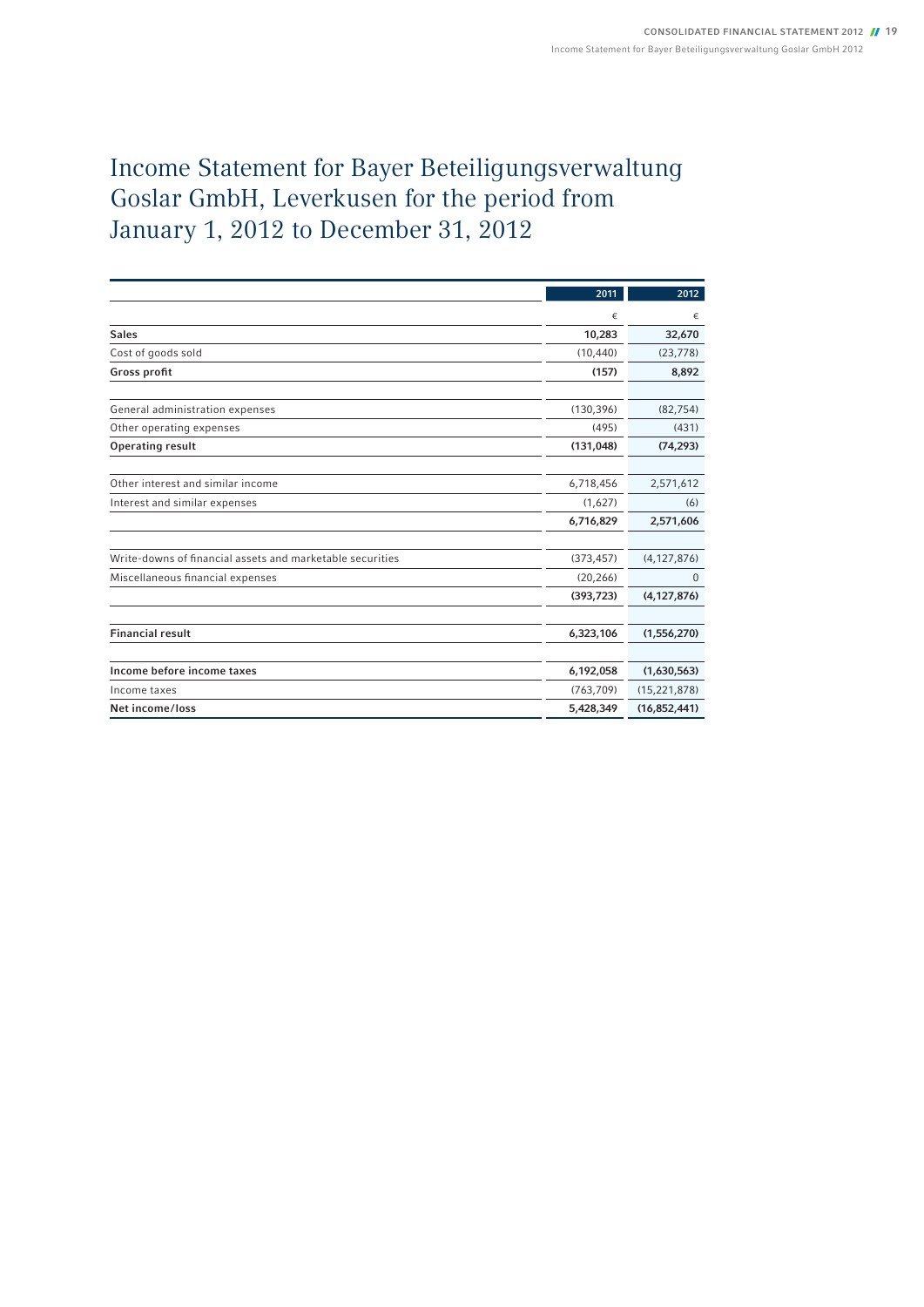## Assets of Bayer Beteiligungsverwaltung Goslar GmbH, Leverkusen as of December 31, 2012

|                                     | <b>Gross carrying amounts</b> |                  |                                |                    |                         | Net carrying amounts                                                             |                        |
|-------------------------------------|-------------------------------|------------------|--------------------------------|--------------------|-------------------------|----------------------------------------------------------------------------------|------------------------|
|                                     | As of:<br>Jan. 1, 2012        | <b>Additions</b> | Transfers/<br>reclassifcations | <b>Retirements</b> | As of:<br>Dec. 31, 2012 | <b>Accumulated</b><br>depreciation and<br>write-downs<br>as of:<br>Dec. 31, 2012 | as of<br>Dec. 31, 2012 |
|                                     | €                             | €                | €                              | €                  | €                       | €                                                                                | €                      |
| I. Property, plant and<br>equipment |                               |                  |                                |                    |                         |                                                                                  |                        |
| Furniture, fixtures and             |                               |                  |                                |                    |                         |                                                                                  |                        |
| other assets                        | 19,533                        | $\Omega$         | $\mathbf{0}$                   | 0                  | 19,533                  | 10,358                                                                           | 9,175                  |
|                                     | 19,533                        | 0                | 0                              | $\bf{0}$           | 19,533                  | 10,358                                                                           | 9,175                  |
| <b>II. Financial assets</b>         |                               |                  |                                |                    |                         |                                                                                  |                        |
| Other loans                         | 18,691,177                    | 747,930          | $\mathbf 0$                    | 0                  | 19,439,107              | 11,451,278                                                                       | 7,987,829              |
|                                     | 18,691,177                    | 747,930          | 0                              | 0                  | 19,439,107              | 11,451,278                                                                       | 7,987,829              |
| <b>Total assets</b>                 | 18,710,710                    | 747,930          | 0                              | 0                  | 19,458,640              | 11,461,636                                                                       | 7,997,004              |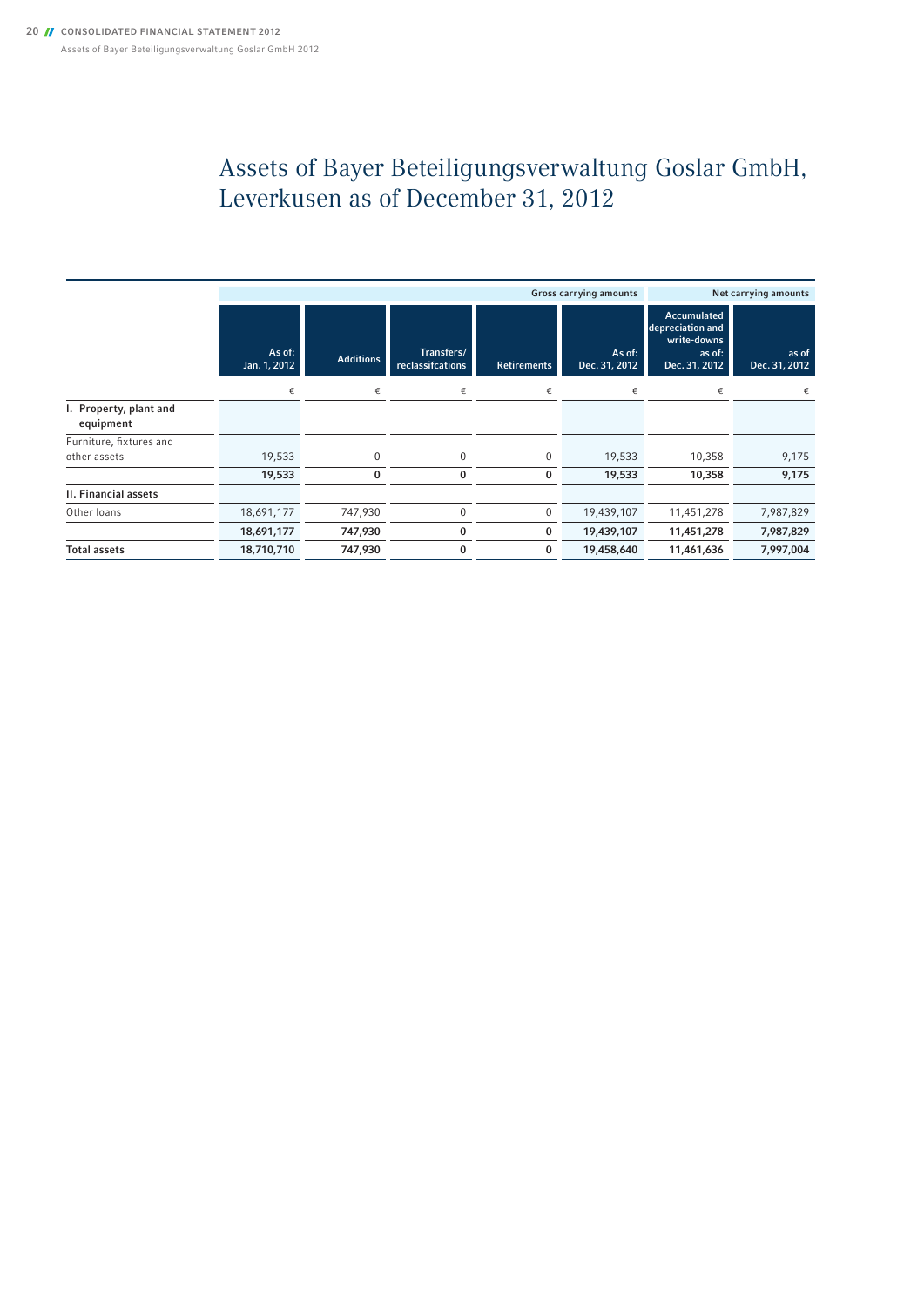## Depreciation and write-downs of the assets of Bayer Beteiligungsverwaltung Goslar GmbH, Leverkusen as of December 31, 2012

|                                              | As of:<br>Jan. 1, 2012 | <b>Additions</b> | Exceptional<br>additions | Transfers/<br>reclassifcations | <b>Retirements</b> | <b>Accumulated</b><br>depreciation and<br>write-downs<br>as of:<br>Dec. 31, 2012 |
|----------------------------------------------|------------------------|------------------|--------------------------|--------------------------------|--------------------|----------------------------------------------------------------------------------|
|                                              | €                      | €                | €                        | €                              | €                  |                                                                                  |
| I. Property, plant and<br>equipment          | 58,438                 |                  |                          |                                |                    |                                                                                  |
| Furniture, fixtures and                      |                        |                  |                          |                                |                    |                                                                                  |
| other assets                                 | 6,847                  | 3,511            | $\mathbf 0$              | $\mathbf 0$                    | $\mathbf 0$        | 10,358                                                                           |
|                                              | 6,847                  | 3,511            | $\bf{0}$                 | 0                              | $\bf{0}$           | 10,358                                                                           |
| II. Financial assets                         |                        |                  |                          |                                |                    |                                                                                  |
| Other loans                                  | 11,010,687             | 440,591          | $\mathbf 0$              | $\mathbf{0}$                   | 0                  | 11,451,278                                                                       |
|                                              | 11,010,687             | 440,591          | $\bf{0}$                 | 0                              | 0                  | 11,451,278                                                                       |
| <b>Total depreciation and</b><br>write-downs | 11,017,534             | 444,102          | 0                        | 0                              | 0                  | 11,461,636                                                                       |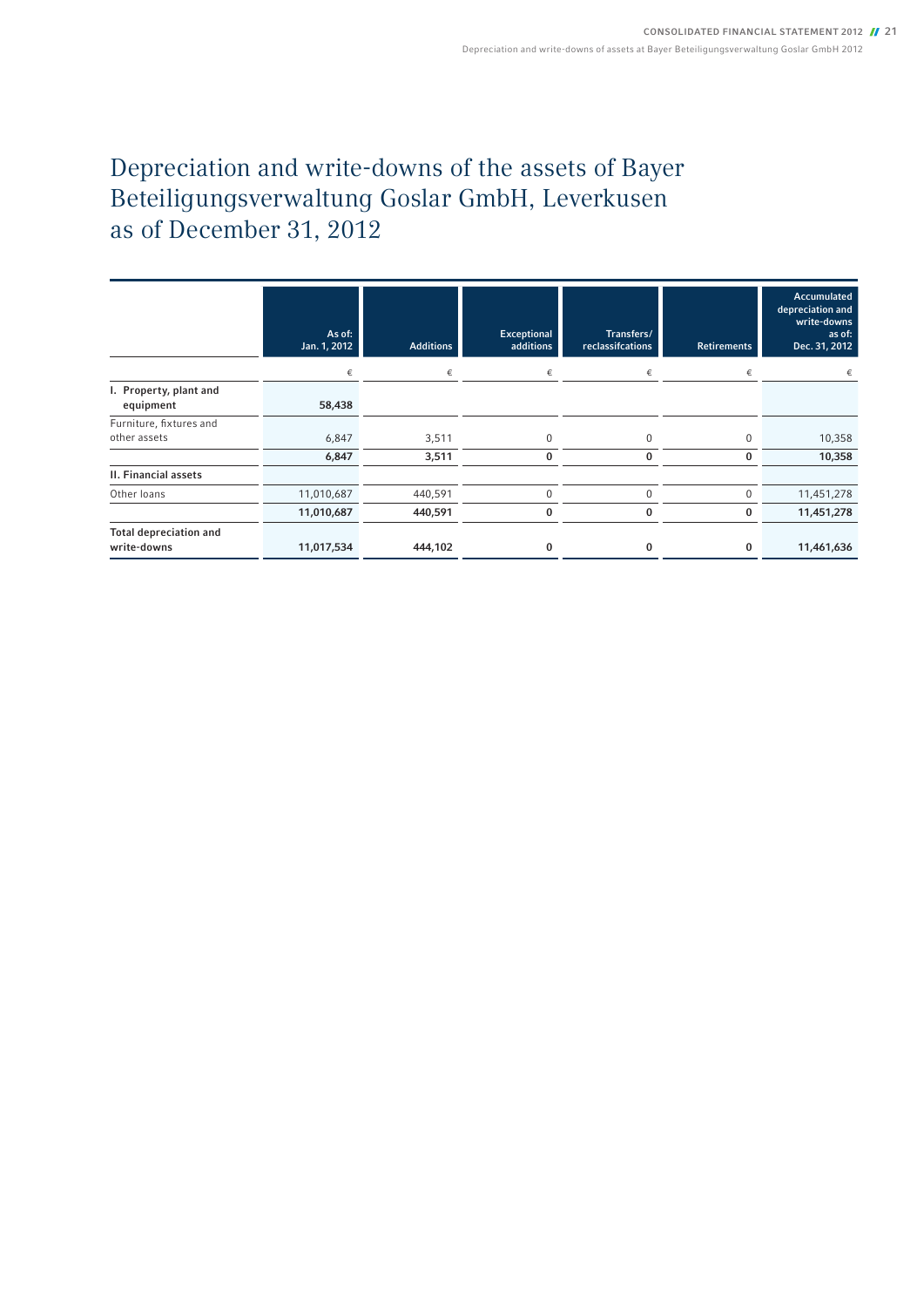#### Notes to the Financial Statements of Bayer Beteiligungsverwaltung Goslar GmbH, Leverkusen for the fiscal year from January 1 to December 31, 2012

#### Accounting Policies

The financial statements of Bayer Beteiligungsverwaltung Goslar GmbH have been prepared in accordance with the German Commercial Code (HGB) and German Lim-ited Liability Companies Act (GmbH-Gesetz) The recognition and valuation principles used in the past have been retained in these financial statements.

Bayer AG, the parent company of Bayer Beteiligungsverwaltung Goslar GmbH, pre-pares consolidated financial statements. These are available from the company's registered office in Leverkusen and are published in the Federal Gazette.

#### Recognition and Valuation Principles

Property, plant and equipment is carried at the cost of acquisition or construction less depreciation of assets that are subject to wear and tear. The straight-line method of depreciation is used.

Loans receivable are carried at cost or fair value, whichever is lower.

Receivables, other assets and other securities are stated at nominal value or cost of acquisition.

Provisions are established to cover all foreseeable risks and uncertain liabilities and are based on the probable settlement amount.

Liabilities are recognized at the settlement amount.

The income statement has been drawn up using the cost-of-sales method.

#### Notes to the Statements of financial Position and income statement

The financial assets contain a loan with an original face value of EUR 14,400,000 for which the company does not receive current interest payments. This is carried at the discounted value of EUR 7,987,829. This amount contains capitalized interest from the start of the loan amounting to EUR 5,039,107.

Receivables from affiliated companies totaling EUR 301,973,331 relate exclusive-ly to receivables from the parent company Bayer AG, Leverkusen, and are due within one year.

Other securities amounting to EUR 196,312,715 comprise units in an investment fund which were purchased to diversify the company's current investments. The investment of EUR 200,000,000 was made at the end of October 2012 and written down by EUR 3,687,285 as of December 31, 2012.

Provisions comprise provisions for taxes of EUR 14,352,664 and other provisions of EUR 359,000 for an expected purchase price adjustment following a tax audit.

Payables to affiliated companies amounting to EUR 6,025 are due within one year.